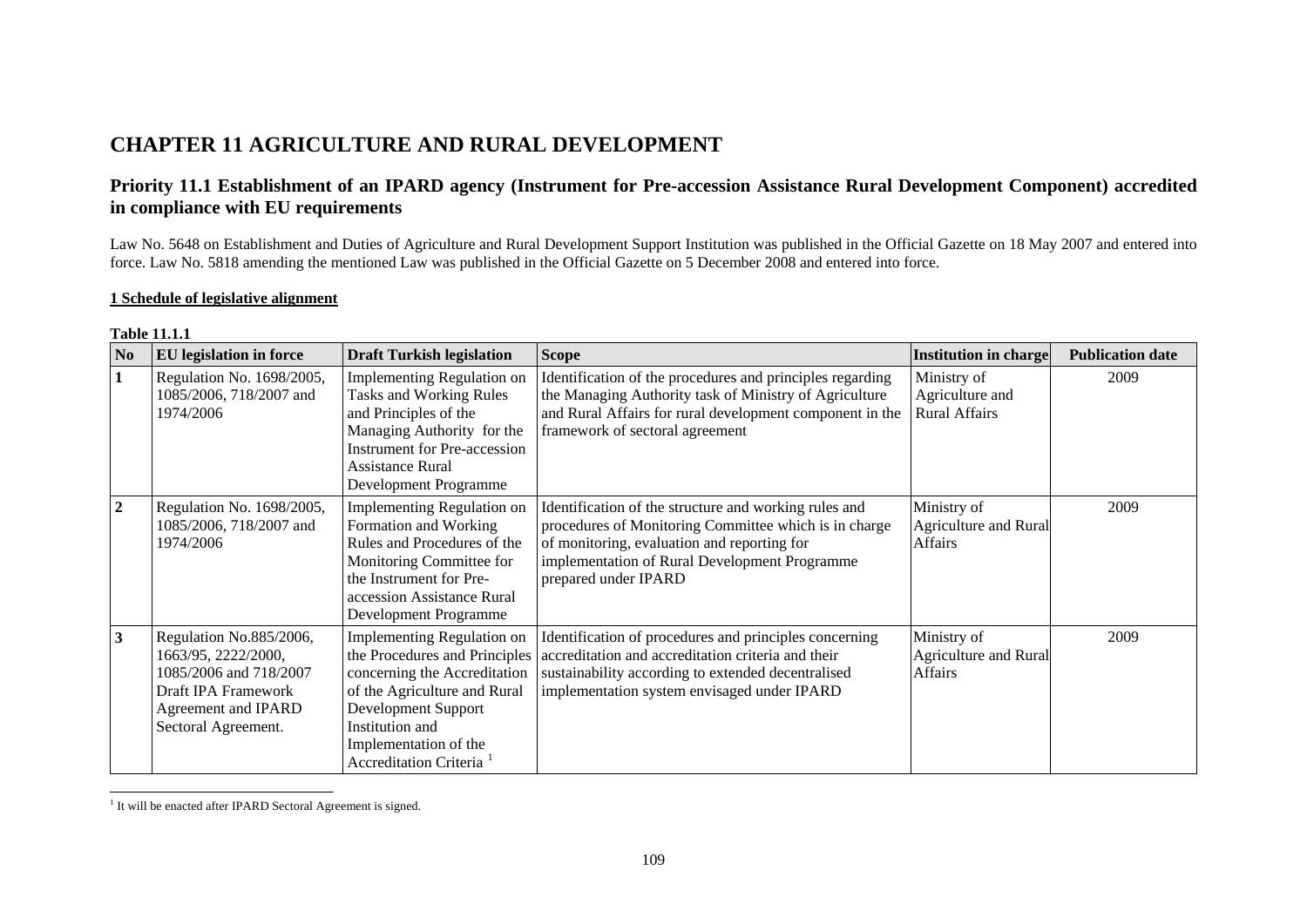## **Table 11.1.1 (Continued)**

| No         | <b>EU</b> legislation in force | <b>Draft Turkish legislation</b> | <b>Scope</b>                                                                            | Institution in charge | <b>Publication date</b> |
|------------|--------------------------------|----------------------------------|-----------------------------------------------------------------------------------------|-----------------------|-------------------------|
| $\sqrt{4}$ | Regulation No.1290/2005,       |                                  | Implementing Regulation on Regulation of the issues such as interest, payout            | Ministry of           | 2009                    |
|            | 1698/2005, 1085/2006 and       |                                  | Other Financial Issues within variations and clearance of accounts concerning financial | Agriculture and       |                         |
|            | 718/2007                       | the scope of the Financial       | assistance that Agriculture and Rural Development                                       | <b>Rural Affairs</b>  |                         |
|            | Draft IPA Framework            | Assistance provided by the       | Support Institution will use under this component within                                |                       |                         |
|            | Agreement and IPARD            | European Union $\frac{2}{x}$     | the scope of the extended decentralised implementation                                  |                       |                         |
|            | Sectoral Agreement.            |                                  | system envisaged under IPARD                                                            |                       |                         |

<span id="page-1-0"></span><sup>&</sup>lt;sup>2</sup> It will be enacted after IPARD Sectoral Agreement is signed.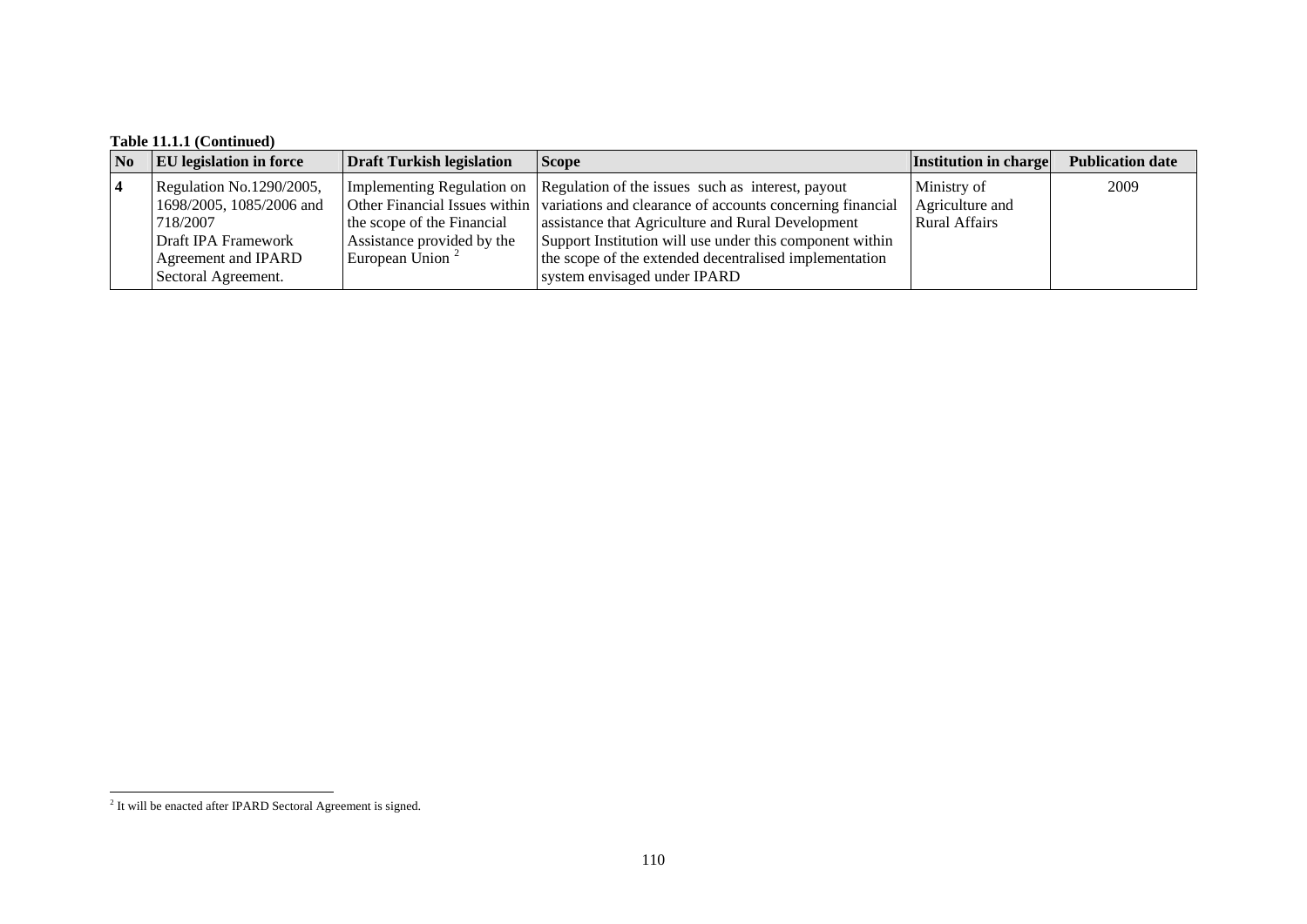### **2 Schedule of institutional capacity building requirements necessary for legislative approximation and implementation**

|           | <b>Table 11.1.2</b>                                                                                   |      |  |  |  |  |
|-----------|-------------------------------------------------------------------------------------------------------|------|--|--|--|--|
| <b>No</b> | Requirements                                                                                          | Year |  |  |  |  |
|           | (Ministry of Agriculture and Rural Affairs)                                                           |      |  |  |  |  |
|           | Setting up the software programme to be used by Agriculture and Rural Development Support Institution | 2009 |  |  |  |  |

#### **3 Financial requirements and resources**

| <b>Table 11.1.3</b>                                                    |      |                        |                   |              | (Euro)       |
|------------------------------------------------------------------------|------|------------------------|-------------------|--------------|--------------|
| <b>Requirements (Ministry of Agriculture and Rural</b><br>Affairs) $3$ | Year | <b>National Budget</b> | <b>EU</b> sources | <b>Other</b> | <b>Total</b> |
| I-Investment                                                           |      |                        |                   |              |              |
| II- Legislative approximation and implementation                       |      |                        |                   |              |              |
| - Personnel                                                            |      |                        |                   |              |              |
| - Training                                                             |      |                        |                   |              |              |
| Training on software programme                                         | 2009 |                        | 6,000             |              | 6,000        |
| Training on the system                                                 | 2009 |                        | 11,902            |              | 11,902       |
| - Consultancy                                                          |      |                        |                   |              |              |
| - Translation                                                          |      |                        |                   |              |              |
| - Other                                                                |      |                        |                   |              |              |
| Preparation of documents (under information<br>component)              | 2009 |                        | 86,282            |              | 86,282       |
| <b>Total</b>                                                           |      |                        | 104,184           |              | 104,184      |

<span id="page-2-0"></span><sup>&</sup>lt;sup>3</sup> Financed by the project titled "Establishment of an IPA Rural development paying agency-TR 05.03.05" under Pre-Accession Financial 2005 Programme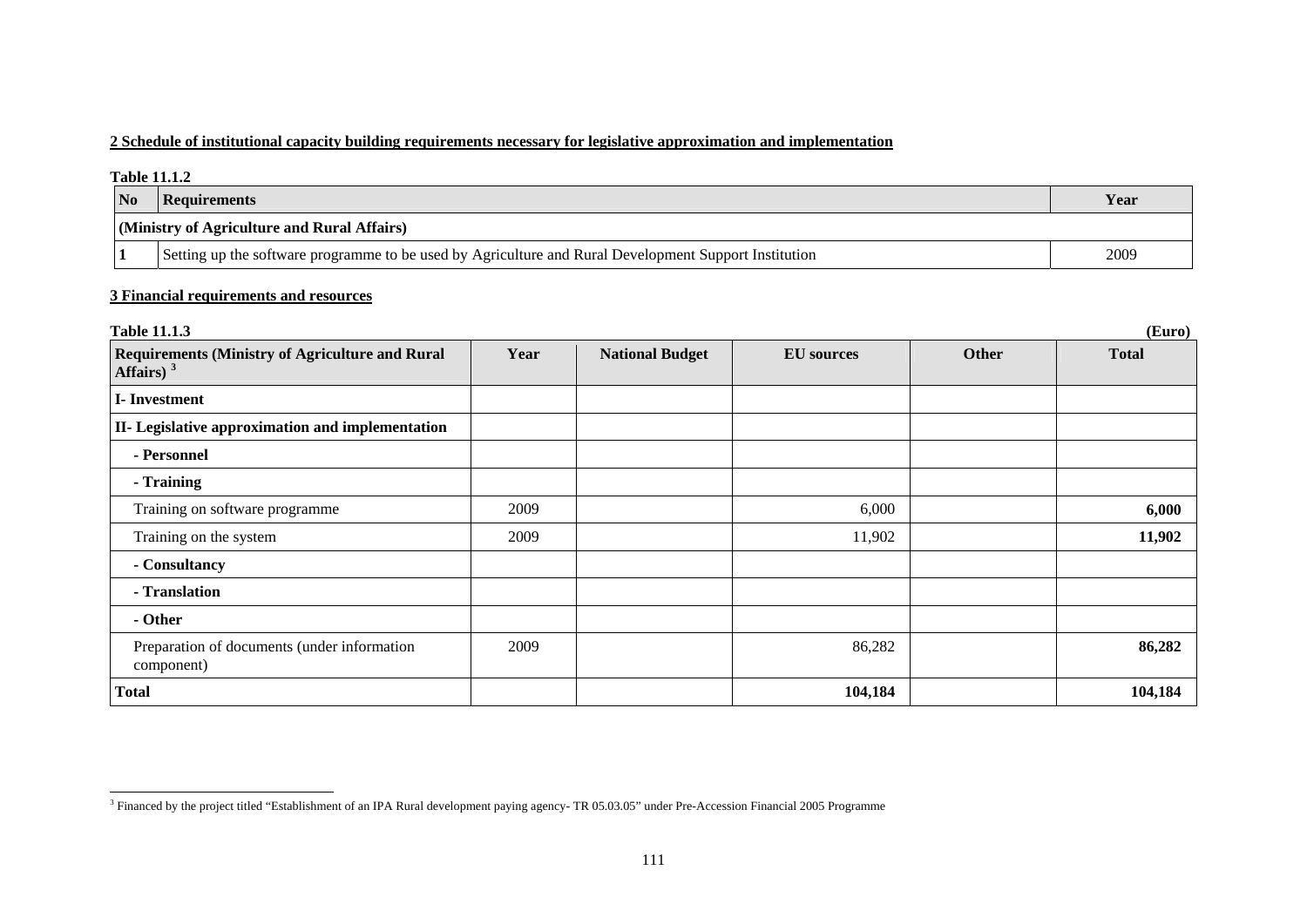## **Priority 11.2 Continuing developing the system of land identification and the National Farmer Registration System to prepare for controls on agricultural land**

### **1 Schedule of legislative alignment**

#### **Table 11.2.1**

| N <sub>0</sub> | <b>EU</b> legislation in force | <b>Draft Turkish legislation</b>                                                                      | <b>Scope</b>                                                                                                                                                                                                           | Institution in charge                                  | <b>Publication date</b> |
|----------------|--------------------------------|-------------------------------------------------------------------------------------------------------|------------------------------------------------------------------------------------------------------------------------------------------------------------------------------------------------------------------------|--------------------------------------------------------|-------------------------|
|                | Regulation No. 1782/2003       | Implementing Regulation on<br><b>Integrated Administration</b><br>and Control System (IACS)           | Establishment of a system covering the mechanisms<br>formed with a view to manage and control of agricultural<br>planning and supporting and providing the employability<br>of the system in the supporting mechanism. | Ministry of<br>Agriculture and<br><b>Rural Affairs</b> | 2009                    |
| 2              | Regulation No. 1782/2003       | Law on Implementation of<br>Simplified and Decoupled<br><b>Agricultural Support System</b><br>(SPS)   | Integrating all of the existing income payment schemes<br>and basing them on farm lands in terms of payment<br>entitlements and equivalent square meters and maintaining Rural Affairs<br>cross-compliance             | Ministry of<br>Agriculture and                         | After 2011              |
| 3              | Regulation No. 1782/2003       | Law Amending the Law on<br>Agriculture and Rural<br>Development Support<br><b>Institution (ARDSI)</b> | Restructuring Agriculture and Rural Development Support   Ministry of<br>Institution (ARDSI) so as to charge it for payments to be<br>made to farmers after accession as stated in SPS Law.                            | Agriculture and<br><b>Rural Affairs</b>                | After 2011              |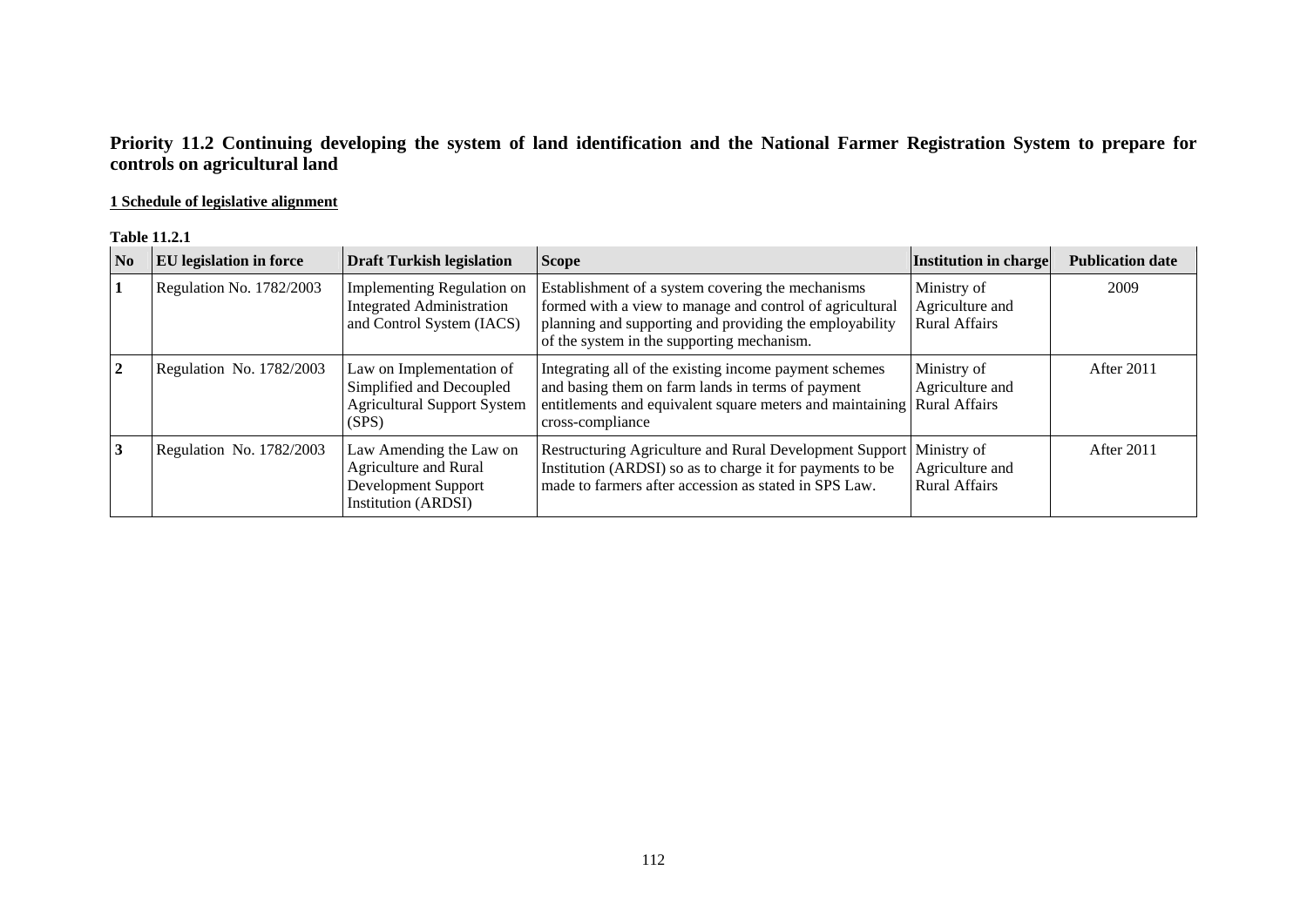### **2 Schedule of institutional capacity building requirements necessary for legislative approximation and implementation**

**Table 11.2.2** 

| No                                          | <b>Requirements</b>                                                                                                                                                                                                                                                         | Year       |  |  |
|---------------------------------------------|-----------------------------------------------------------------------------------------------------------------------------------------------------------------------------------------------------------------------------------------------------------------------------|------------|--|--|
| (Ministry of Agriculture and Rural Affairs) |                                                                                                                                                                                                                                                                             |            |  |  |
|                                             | On-site visit of 35 staff for 3 weeks in 3 Member States in order to increase the experience of the staff that worked during the pilot<br>implementation on the Land Parcel Identification System and Integrated Administration and Control Systems and make them trainers. | 2009       |  |  |
|                                             | Establishment of LPIS database                                                                                                                                                                                                                                              | 2009-2011  |  |  |
|                                             | Identification of the principles regarding the cross-compliance rules and checking the compliance with these rules.                                                                                                                                                         | 2010       |  |  |
|                                             | Managing the payment system through IACS by establishing a unit within the Paying Agency                                                                                                                                                                                    | After 2011 |  |  |
|                                             | Training of the staff of Ministry of Agriculture and Rural Affairs on IACS                                                                                                                                                                                                  | 2010-2011  |  |  |
| 6                                           | Establishing a permanent crop register                                                                                                                                                                                                                                      | 2011       |  |  |
|                                             | Maintenance and development of IACS software                                                                                                                                                                                                                                | 2010-2011  |  |  |
| 8                                           | Training on risk management and on-the-spot checks                                                                                                                                                                                                                          | 2011       |  |  |
| 9                                           | Recruitment of personnel to the management unit that will operate as IACS administrative unit.                                                                                                                                                                              | 2009-2012  |  |  |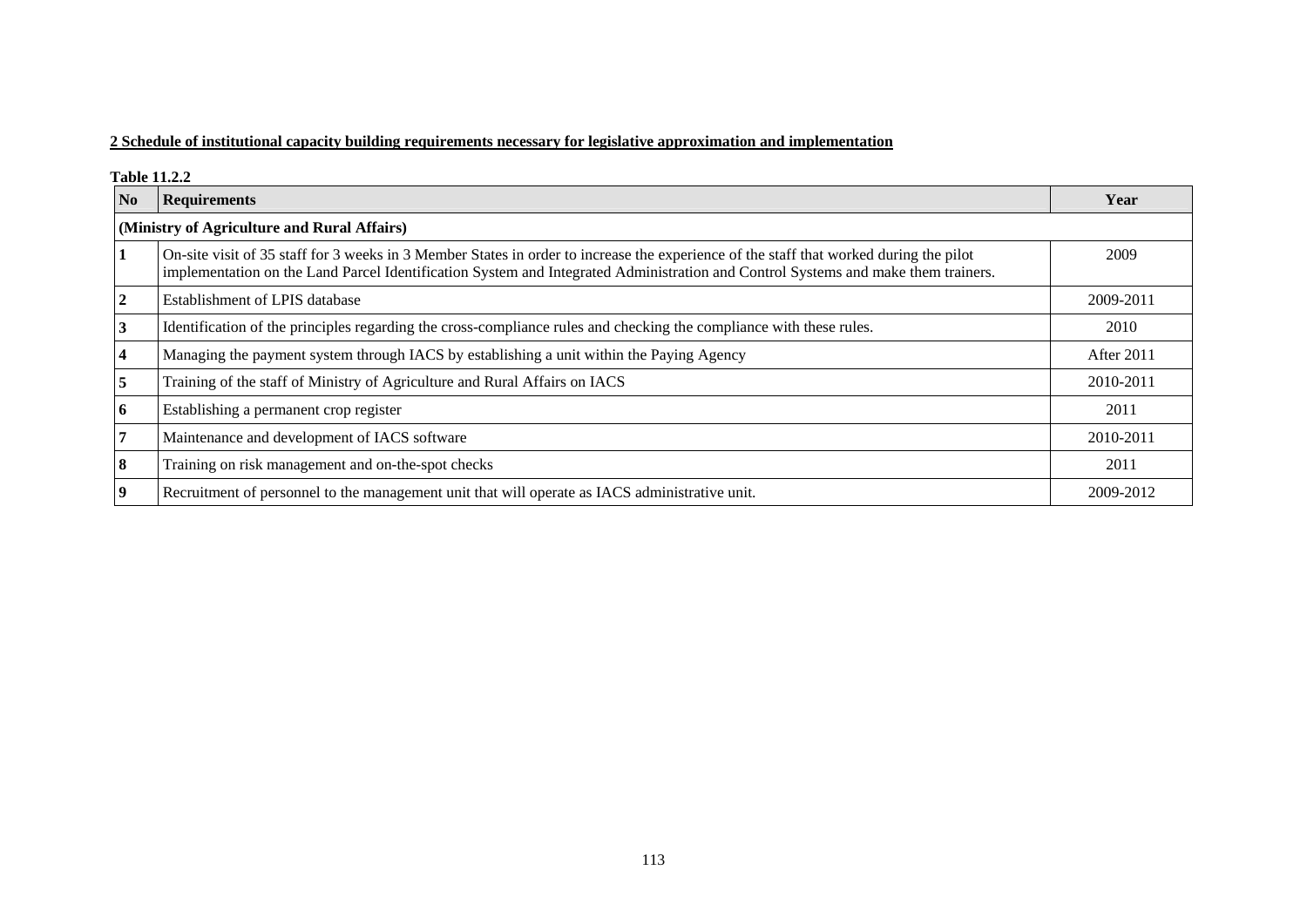### **3 Financial requirements and resources**

| <b>Table 11.2.3</b><br>(Euro)                                                                                                 |           |                        |                   |              |              |  |
|-------------------------------------------------------------------------------------------------------------------------------|-----------|------------------------|-------------------|--------------|--------------|--|
| <b>Requirements (Ministry of Agriculture and Rural</b><br>Affairs) $4$                                                        | Year      | <b>National Budget</b> | <b>EU</b> sources | <b>Other</b> | <b>Total</b> |  |
| <b>I</b> -Investment                                                                                                          |           |                        |                   |              |              |  |
| Establishment of LPIS database                                                                                                | 2009-2011 | 6,592,493              | 19,777,477        |              | 26,369,970   |  |
| Establishment of a unit within the Paying Agency in<br>order to manage the single payment system through<br><b>IACS</b>       | 2012      | 3,466,250              | 10,398,750        |              | 13,865,000   |  |
| Establishing permanent crop register                                                                                          | 2011      | 38,592                 | 115,776           |              | 154,368      |  |
| II- Legislative approximation and implementation                                                                              |           |                        |                   |              |              |  |
| - Personnel                                                                                                                   |           |                        |                   |              |              |  |
| Personnel to work at the management unit that will<br>operate as IACS administrative unit                                     | 2009-2012 | 2,500,000              |                   |              | 2,500,000    |  |
| - Training                                                                                                                    |           |                        |                   |              |              |  |
| Study visit of 35 staff that worked during the pilot<br>implementation on the LPIS and IACS for 3 weeks<br>in 3 Member States | 2009      | 10,000                 | 200,000           |              | 210,000      |  |
| Training of the staff of Ministry of Agriculture and<br><b>Rural Affairs on IACS</b>                                          | 2010-2011 | 70,000                 | 210,000           |              | 280,000      |  |
| Training on risk management and on-the-spot checks                                                                            | 2011      | 38,333                 | 327,000           |              | 365,333      |  |

<span id="page-5-0"></span><sup>&</sup>lt;sup>4</sup> Outcomes of the IACS/LPIS pilot projects and IACS Strategy Paper which was prepared to meet the opening benchmark of the chapter have been made use of while preparing this table.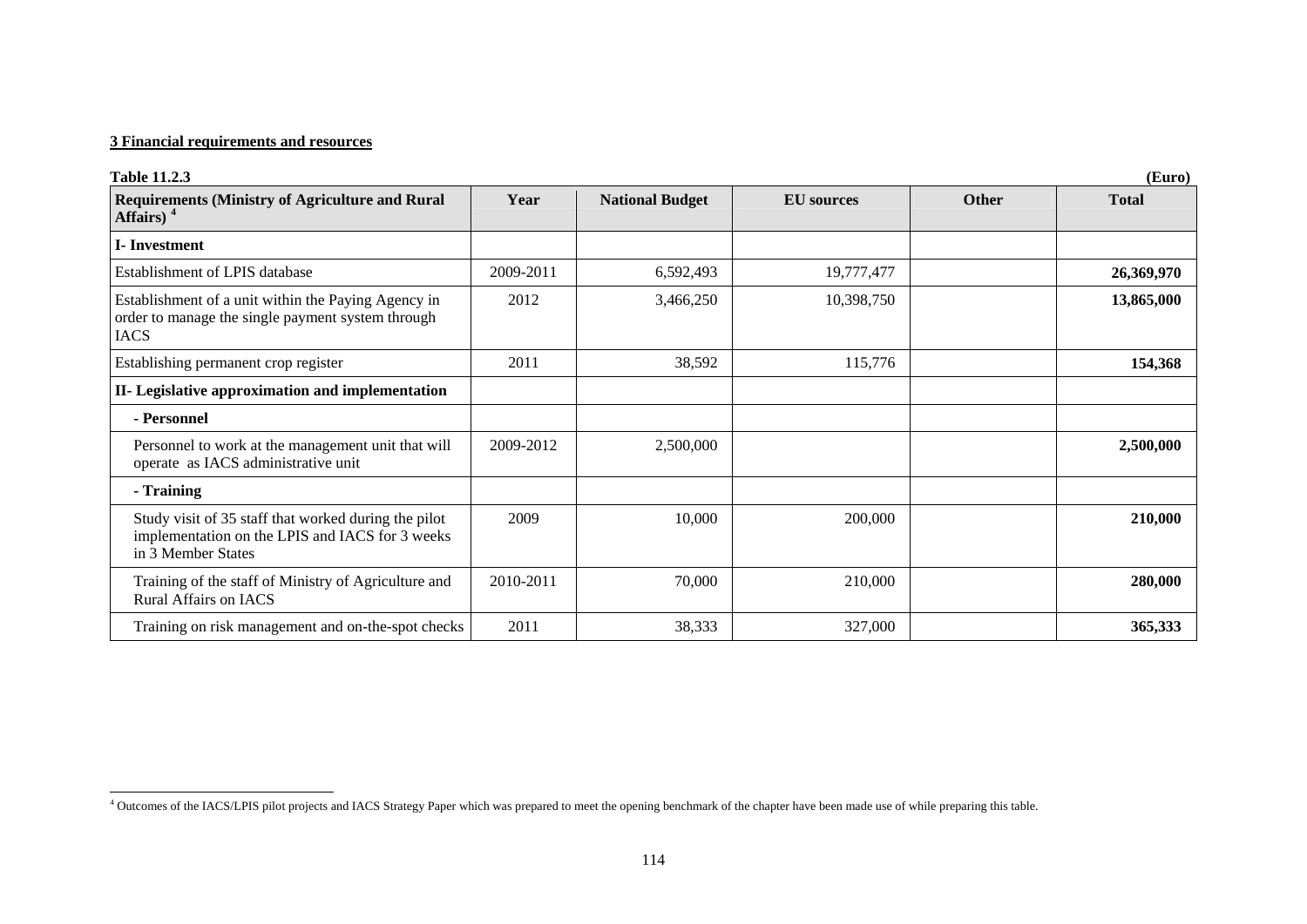| Table 11.2.3 (Continued)<br>(Euro)                                                                                   |           |                        |                   |              |              |
|----------------------------------------------------------------------------------------------------------------------|-----------|------------------------|-------------------|--------------|--------------|
| <b>Requirements (Ministry of Agriculture and Rural</b><br>Affairs)                                                   | Year      | <b>National Budget</b> | <b>EU</b> sources | <b>Other</b> | <b>Total</b> |
| - Consultancy                                                                                                        |           |                        |                   |              |              |
| Consultancy on establishment of LPIS database                                                                        | 2009-2011 | 2,282,302              | 20,540,716        |              | 22,823,018   |
| Consultancy on cross-compliance                                                                                      | 2010      |                        | 363,660           |              | 363,660      |
| Consultancy on managing the single payment system<br>through IACS by establishing a unit within the<br>Paying Agency | 2010-2011 | 133,144                | 1,198,296         |              | 1,331,440    |
| Consultancy on training of the staff of Ministry of<br>Agriculture and Rural Affairs on IACS                         | 2012      | 59,631                 | 536,684           |              | 596,315      |
| Consultancy on establishing permanent crop register                                                                  | 2011      | 2,322,046              | 20,898,410        |              | 23,220,456   |
| Consultancy on maintenance and development of<br><b>IACS</b> software                                                | 201-2011  |                        | 100,000           |              | 100,000      |
| - Translation                                                                                                        | 2009-2010 | 30,000                 |                   |              | 30,000       |
| - Other                                                                                                              |           |                        |                   |              |              |
| Institution building on IACS issues                                                                                  | 2010-2011 |                        | 255,165           |              | 255,165      |
| Total                                                                                                                |           | 17,522,791             | 74,921,934        |              | 92,444,725   |